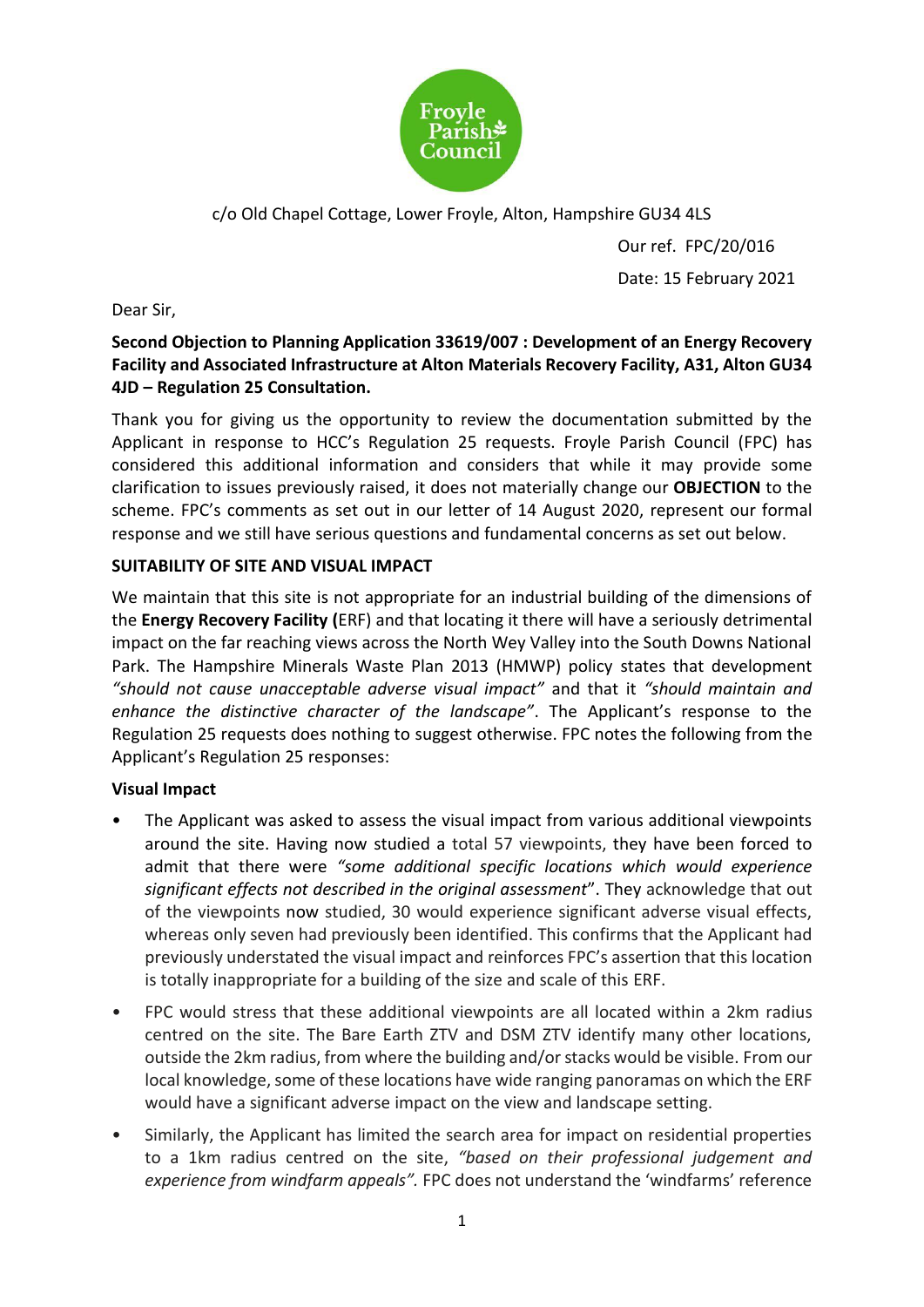or consider it to have any relevance to this application. FPC maintains that the search area should be drawn with reference to context not an arbitrarily selected distance from the site. Had the Applicant used the same 2km criteria as for visual impact, the residential impact would increase significantly as it would then encompass not only the closest settlements including Upper Froyle but also a part of the town of Alton and in particular the settlement of Holybourne where there are considerably more residential properties that would be affected.

- In Upper Froyle there are many dwellings, some listed, that will undoubtedly suffer an adverse impact. The report dismisses this, stating that there *"would be some impacts on the western edge"* and that the rest of the *"settlement would be largely unaffected".* This ignores the fact that most of the residences in Upper Froyle are sited on this 'western edge', which is on higher ground, and would therefore impact at least 50% of properties in the village.
- Moreover for our community, the visual impact will be considerably more than this analysis suggests. It will be visible from any number of publicly accessible roads, spaces and community buildings. It is something that will affect our day-to-day lives and adversely affect the rural setting of our Parish.
- Despite this considerable increase in visibility, the Applicant concludes "*the additional information provided establishes that the development would be visible from a very few publicly accessible viewpoints with visibility restricted in most locations by intervening topography and vegetation*". FPC contends that the above points demonstrate to the contrary as the impact has only been considered in a very small radius from the ERF site. An industrial building of this size with its two 80m chimneys will inevitably be visible for miles around and blight the landscape.

#### **Landscape Assessment**

The Regulation 25 notice included a requirement to "*update and inform its assessment…in respect of landscape and visual effects*". We do not believe the Applicant has sufficiently assessed the landscape impacts of the development and followed the Industry Standard Recommendations ('Guidelines to Landscape and Visual Assessment', 3<sup>rd</sup> edition).

- Their assessment of landscape effects continues to be discursive and over-reliant on published Landscape Character Assessments without any independent, objective study of the landscape at a local level, based on fieldwork.
- The Applicant's assessment of the Wey Valley's susceptibility to change fails to take into account the documented 'threat' to *"open interrupted skylines*" posed by "*tall vertical structures, which break the flow of the landscape and undermine the scale of the valley*".
- Their judgements of potential magnitude of effect repeatedly reference the degree to which the proposed development would be visible (fundamentally contradicting the dual approach to LVIA, whereby effects on visual amenity are assessed separately to those on landscape) and fails to take into account potential changes to the perceived or experiential landscape.
- FPC remains extremely concerned that the proposals will drastically impact the landscape of the northern Wey Valley. The analysis of this critical issue by the Applicant remains inadequate and not conducted in accordance with standard industry guidelines.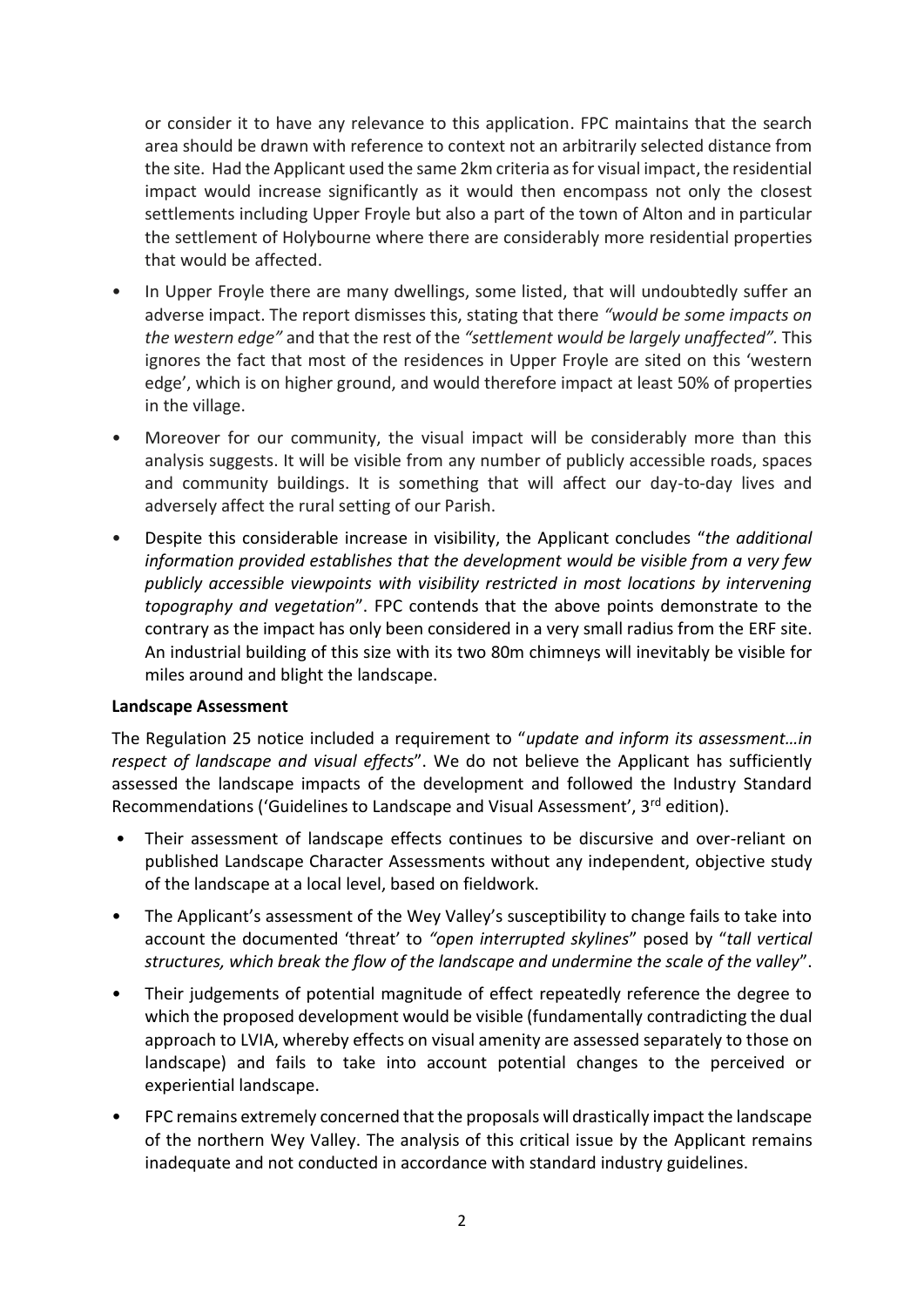### **Impact on Setting of the National Park**

Despite requests in the Regulation 25 notices, there is still insufficient consideration of the setting of the ERF on the neighbouring South Downs National Park.

- The Applicant claims that the significant adverse impact the proposed development has on the views from north of the site, south towards the SDNP *"would not be significant in terms of the overall setting of the designated area"*. They appear to be suggesting that, as this is a relatively small part of the whole National Park, it is not significant. Clearly, if this principle were to be extended to the whole Park, there would no protection anywhere.
- Of the 30 viewpoints identified as having significant adverse impact (see above), seven are within or on the boundary of the SDNP and a further seven are from viewpoints looking southwards into the National Park. Therefore, around 50% of the views identified have a direct bearing on the National Park. FPC would suggest this would be significantly more if the search area was extended beyond the 2km radius.
- This is particularly evident in the northern views from Froyle Parish. For instance Froyle PRoW 20 from Saintbury Hill Farm is a well-used local footpath for residents, just outside the 2km radius and has extensive views southwards to the SDNP over the current MRF. This expansive view over the SDNP would be seriously affected by the proposals and it is notable that the Applicant has chosen to exclude it.

# **Lack of Screening**

The Planning Permission for the existing MRF included conditions with regards to landscape screening which was welcomed by FPC at the time. In our objection to the ERF dated 14 August 2020, we note that there was very little room for any additional planting. Far from adding to the existing screening, it would seem that the minimal screening that is currently on site will further be depleted to accommodate the building (App B Updated AIA Arboricultural Implications Plan). This would make it more visible and open up views to the east along the A31 towards Upper Froyle and to the west facing Hawbridge Farm.

# **Green Wall**

The Regulation 25 notice requested further details on the 'green walls'. The Applicant has provided a report on a green wall at the Leeds ERF as an example of a comparable green wall installation. FPC believe that this precedent is not an appropriate response to this request as it is in an urban setting and does not sufficiently reflect the detail or design intent of the project at Alton ERF. FPC would note the following:

- a) The green wall at Leeds ERF is merely a design feature for a building on an industrial estate, in an urban setting. It does not attempt to 'blend the building into its background' in the way it needs to at the Alton site;
- b) The Leeds ERF has a green wall on its south facing façade only. The Alton ERF will have green walls on all façades, including the north. FPC believes plants on this façade will struggle to survive or the planting would need to be non-native varieties.
- The Applicant states that the walls with be planted with *"species of local provenance"* to *"provide seasonal colour to reflect the changing colours of the landscape"*. The Applicant, in its Regulation 25 response, has not given details of the planting and as a result demonstrate in any way how this will 'assimilate the building into its surroundings'.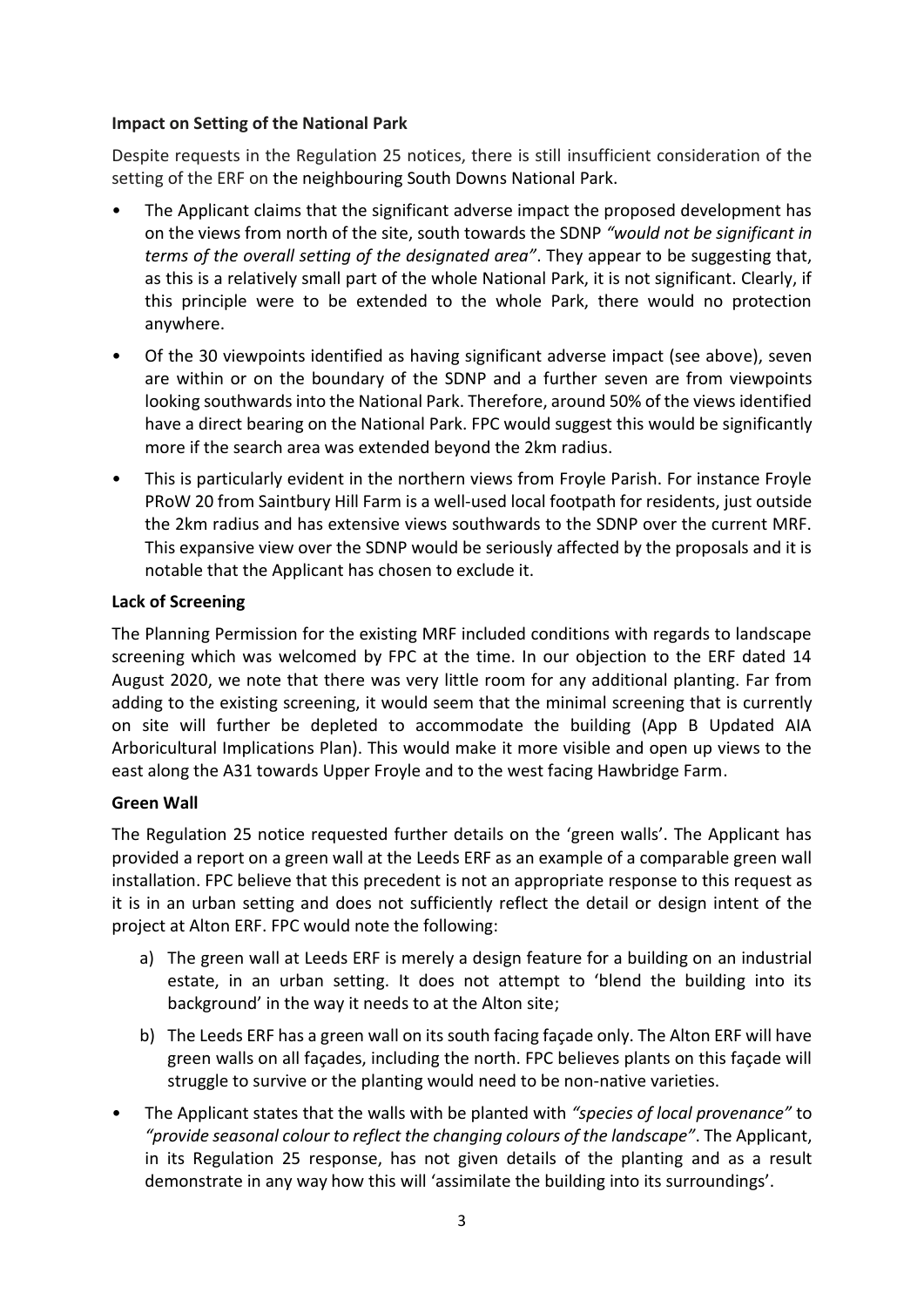• The technical information provided indicates a maintenance regime serviced from cherry-pickers. There is dedicated space to access the single plane wall at Leeds, unlike Alton where it is not clear how the many levels and setbacks are to be accessed, nor how the cherry-picker will avoid blocking the main lorry access roads without interrupting the ERF operation. Clearly commercial imperatives to maintain operations will take precedent over maintenance of the green wall.

### **Plume**

The Applicant notes that any plume *"will draw attention to the presence of the development"* and potentially rise 100m over the chimneys, substantially increasing its overall visual impact. However, they go on to state that the plume will only be visible for 8.9-13.5% of the time. Their conclusions are based on *"technical modelling"* - although no modelling data is provided - and *"anecdotal"* weather observations made on two visits.

- The Applicant maintains that from its two site visits that mist and fog are a *"characteristic of the Wey Valley"*. They also maintain that plumes will be more visible during meteorological inversions which they state are 'occasional' or 'transient'. They do not present any weather data to substantiate these statements and, as residents, FPC know that this is not the case.
- Contrary to the Applicant's calculations and conclusions, FPC have seen weather data from RAF Odiham indicating that, far from being cloudy much of the year, there is cover of 2 Oktas or less 58% of the time and horizontal visibility of 5 miles or more 86% of the time. FPC also understand that relative humidity (RH) is more important in determining plume visibility and, based on the above data, this is at a level that would make plumes indistinguishable from cloud no more than 13% of the time. This would seem to indicate a far higher visibility of the plume than the Applicant's analysis indicates.
- FPC would request HCC impose plume abatement technology to remove the plume and reduce the perceived industrialisation of the rural landscape
- FPC consider that, in the light of the above data, the Applicant's modelling is flawed and that HCC planning should request further information on the plume modelling based on actual weather statistics for the area in order that independent verification can be sought.

#### **Conclusion**

**It is evident from the Regulation 25 response that the ERF development will be far more visible than the Applicant originally stated. In its response, the Applicant has still given insufficient regard to the landscape setting of the ERF and especially its impact on the SDNP. Despite the Applicant's assertions that it will blend into its landscape, FPC remains convinced that the ERF will stand out as an alien intrusion in this rural setting and blight the Wey valley for years to come.**

#### **NEED AND SUSTAINABILITY**

#### **Alignment with Hampshire Waste Strategy**

The Regulation 25 notice requests further information to demonstrate that the proposed facility will not result in an "*overprovision of recovery capacity in Hampshire and potential for*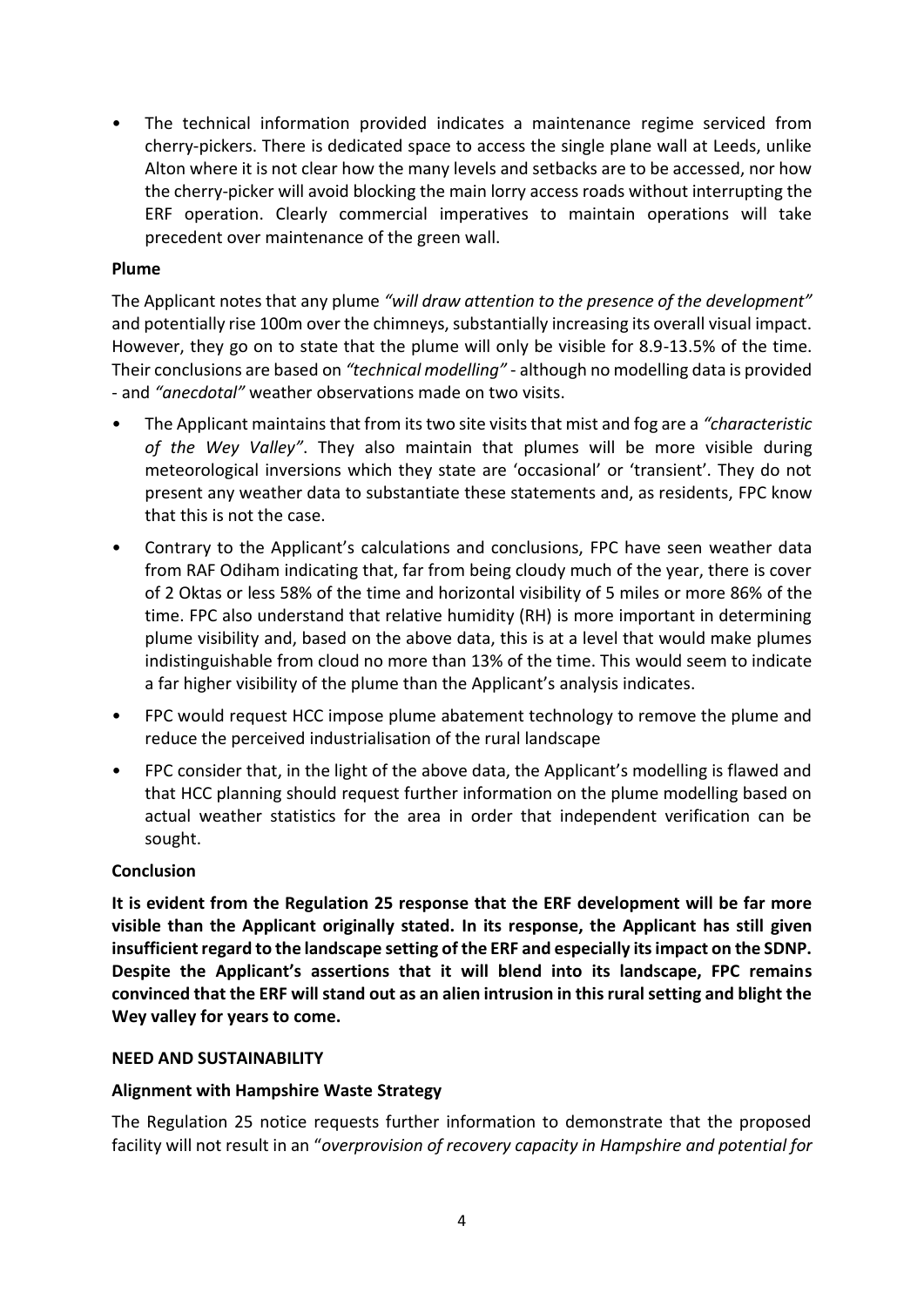*impact on the provision of recycling*". It is important therefore that the Applicant demonstrates the 'need' matches the proposed capacity.

# **Need for EFR Capacity vs Recycling in Hampshire**

The Applicant continues to assert that there is an under provision of recovery capacity in Hampshire based on seriously outdated data. The data been used by the applicant was updated in 2018 to show that 354,950 tonnes of additional capacity had already been delivered with the capacity shortfall of c.34,000 i.e. less than 10% of the capacity of the ERF proposed by the Applicant. This updated information has been ignored by the Applicant. The capacity data has been further updated and recently published in the 2020 HMWP review proving that Hampshire does not need this additional incineration capacity.

- HMWP 2013 Policy 27 outlines a requirement of 388,000 tpa of recovery capacity between 2011 and 2030. This requirement has recently been reviewed in the 2020 HMWP Review published on 14 January 2021. This now reports that the actual capacity achieved between 2011 and 2020 is 645,690 tpa, which is 84% above the target and 10 years early than anticipated.
- As a result of this additional over capacity, the Applicant is already having to burn waste sourced from outside the county. The UK Government's 'Waste Data Interrogator, Incinerator Waste returns 2018' shows Hampshire incinerators already treating waste from Dorset, Somerset, Southwalk, Berkshire, Surrey, Bristol, South Ayrshire, West Sussex, Hammersmith and Fulham and even 'outside the UK'.
- If this ERF were to be permitted, it would increase recovery capacity in Hampshire by a further 330,000 tpa to 975,690 tpa, which is over two and a half times that required by the HMWP 2013. It is evident therefore, that this facility is far in excess of the need within Hampshire and is contrary to the statutory development plan.

# **There is therefore an overprovision of recovery (incineration) capacity in Hampshire.**

- As noted in our original objection, Hampshire is amongst the lowest performing counties in the country in terms of recycling rates. The 2020 Review of the HMWP notes that there was a predicted shortfall of recycling capacity between 2011 and 2030 of 75,528 tpa against a target of 223,386 tpa.
- The excess ERF capacity risks drawing waste from recycling streams thus exacerbating the shortfall and acting as a disincentive to the sustainable management of waste stream.
- The Applicant puts forward a financial argument based on the cost of recovery vs recycling as a means for controlling this shortfall. However, with increased capacity it is reasonable to assume that the gate fees will be lowered in order to continue to provide feedstock for the ERF plant. Lowering the gate fees will reduce the gate fee differential that is claimed by the Applicant to ensure that recyclables are not incinerated, further damaging recycling rates.
- This would be contrary to HCC HMWP and against the direction of Government Policy towards a circular economy, as highlighted by the Committee on Climate Change's Sixth carbon Budget published on 9th December 2020 which states "Achieving significant future emission reductions in the waste sector requires a step-change towards a circular economy, moving away from landfill and energy-from-waste ...".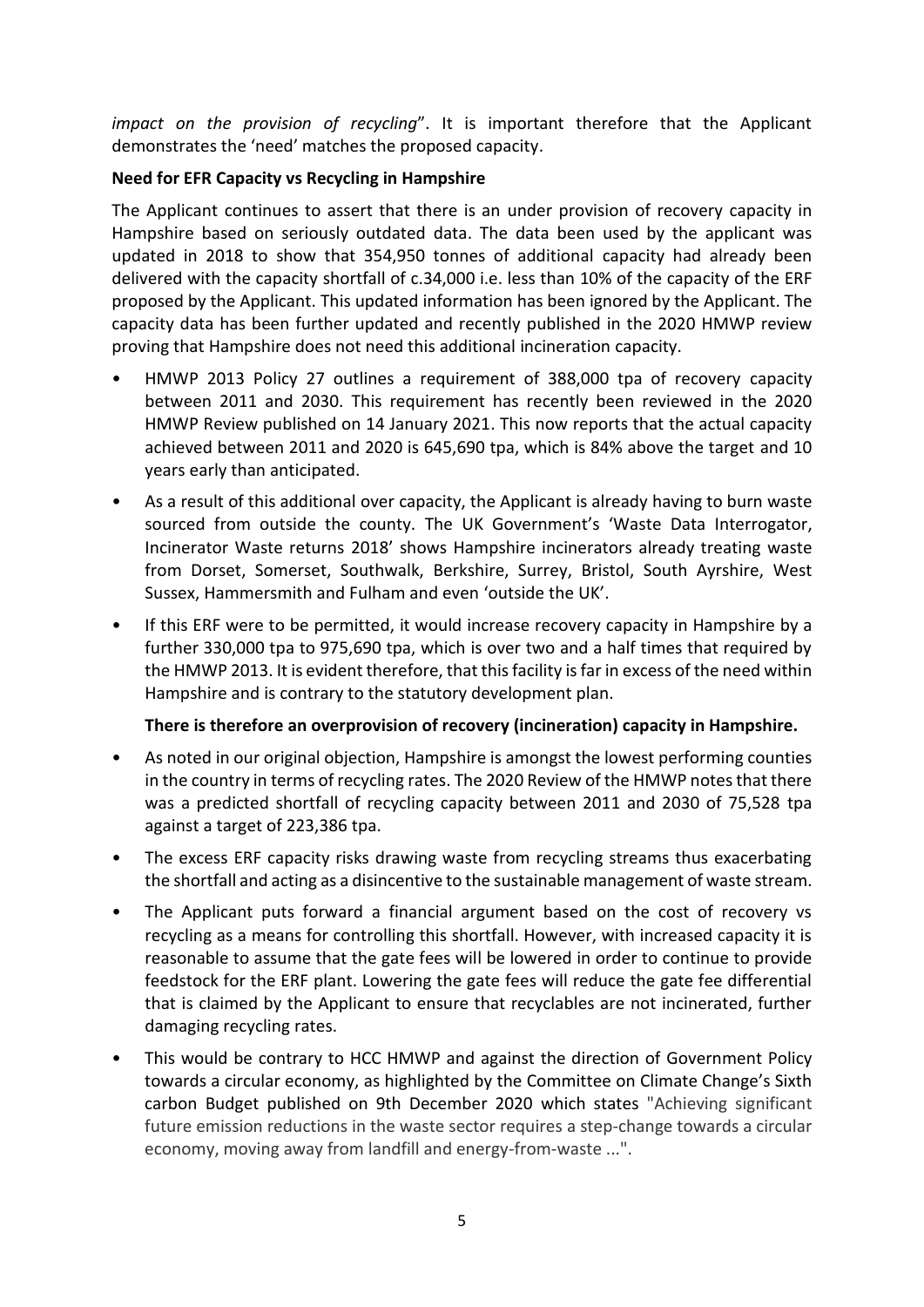**There is an under provision of recycling capacity in Hampshire and attention should be focused on developing additional capacity which enhances Hampshire's recycling activity in support of the circular economy not installing additional and excess incinerator capacity.** 

### **Heat Offtake**

As outlined in our previous objection, and ERF must utilise waste heat to place incineration above landfill in the waste hierarchy. This is a key element in the sustainability of ERF facilities and should be a determining factor in where these facilities are located, as cited in both the HMWP and Climate Change Act 2008.

- Despite specific requests in the Regulation 25 notice to investigate sources for waste heat, the Applicant does not adequately respond to this issue merely stating that it will be addressed once the plant is built. FPC believe that the potential for waste heat use is a fundamental criteria in the sustainability of the plant and thus the choice of location.
- By the Applicant's own admission, it is not viable to provide waste heat to existing users as the *"costs and disruption of retrofitting can limit supply of heat to existing operational business*". They further add that, even if they could, there are *"significant challenges to be met in the provision of heat for industrial purposes and residential space heating"*. They maintain that opportunities may occur in the development of *"large potential strategic housing sites",* however in the recently adopted EHDC Local Plan 2017-2036, there are no housing sites within 2km of the ERF that are not already being built out.
- The only 'large potential strategic housing site' in the 2017-2036 Draft Local Plan of a size that would make a good candidate for waste heat use, was Northbrook Park, a 'New Settlement' of 800 houses. However, at over 7km it is too far away to be viable, and in any case this development was eventually omitted from the Local Plan as adopted.
- It is notable however, that the other 'large site' identified in the EHDC Local Plan is Bordon Whitehill which would be an excellent candidate for an ERF producing heat and power. Here, the heat network could be integrated as part of the 'eco-town'. This location does not seem to have been considered (see comments under 'alternatives' below).

#### **Source of Waste**

The 'proximity principle' (Part 1 of Schedule 1 to the Waste (England and Wales) Regulations 2011) stipulates that waste should be treated by the nearest appropriate facilities to ensure protection for the environment and public health.

- There is considerable concern within the FPC, reinforced by the above figures regarding excess incinerator capacity that already exists in Hampshire, that this incinerator will not be treating waste from Hampshire but will be taking it from anywhere in the country that pays the Applicant the highest price.
- The Applicant's Regulation 25 response only serves to reinforce this concern when referring to "*750,000 tonnes of waste capable of being treated at an ERF was disposed of to landfill from these waste planning authorities"* [authorities bordering Hampshire]. Because *"none of the surrounding waste planning authorities have an operational ERF and rely primarily on either landfill or export of residual non-hazardous waste"*. It is therefore clear that the Applicant clearly sees this facility as a commercially driven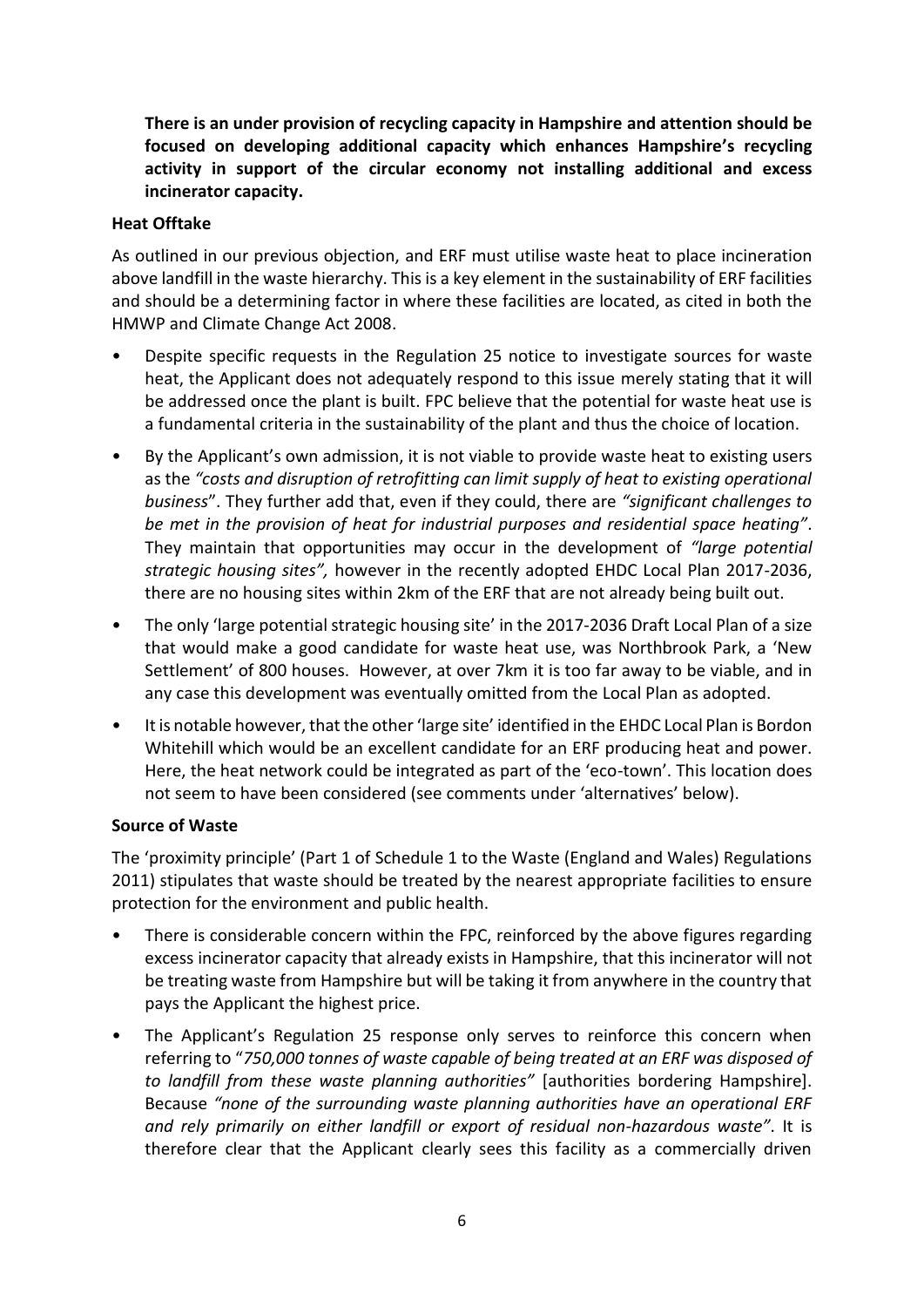venture, despite attempts (incorrectly as noted above) to justify it as processing Hampshire's waste.

- The Applicant has not taken into account any upcoming provision in surrounding counties that might affect their figures. Neither has the Applicant provided any information on sources of waste from surrounding counties (or further afield) or what strategies other counties are adopting for their own waste plans.
- The source of supply of waste is fundamental to the need for an ERF in this location. Additional information should be sought from the Applicant to ensure that waste is not being transported from long distances as this would further undermine the sustainability credentials of the ERF claimed by the Applicant.

**It is clear to FPC that this proposal contravenes the 'proximity principle' and, without a clear picture of waste processing across the south of England, it is impossible to determine whether it is required at all.**

### **Replacement MRF**

FPC previously highlighted the fact that this application necessitated a replacement MRF to maintain Hampshire's long term waste management strategy. This must be considered ahead of this application to ensure that the County recycling rates do not deteriorate further.

- The Applicant now states in its Regulation 25 responses that *"the Proposed Development would only go ahead if the Alton MRF is replaced by a facility elsewhere in Hampshire. Furthermore, any new MRF would need to be fully operational before the Alton MRF is closed."* so with such a long lead time why is the Applicant seeking approval for an ERF on this site now?
- It is abundantly clear that with site identification, planning process, construction and commissioning required for a new MRF in Hampshire taking several years, the decommissioning of the existing Alton MRF and construction of the Alton ERF cannot commence for at least three years and a further three years before it will be operational.
- It must be assumed therefore that all the data the Applicant has submitted (both in terms of waste management capacity and Environmental data) will be out of date and could be non-compliant with legislation and standards in place at the time the ERF is finally operational. We feel therefore, that current data is therefore not a good basis for making a decision on a facility such as this.
- FPC would also question why, if the need is as urgent as the Applicant suggests, that other sites that are more immediately available are not being considered.

# **FPC asserts that the Planning Authority cannot determine this application using data that will be out of date long before the facility is built.**

# **Sustainability**

Throughout the process, the Applicant has continued to assert that the ERF is sustainable and will be 'climate positive'. FPC contends that this is not the case as incineration even with energy recovery is an outmoded solution that is ultimately damaging to the climate and thus inconsistent with HCC's Climate Emergency announcement in 2019 and the UK Government policy both of which contain targets to be carbon neutral by 2050.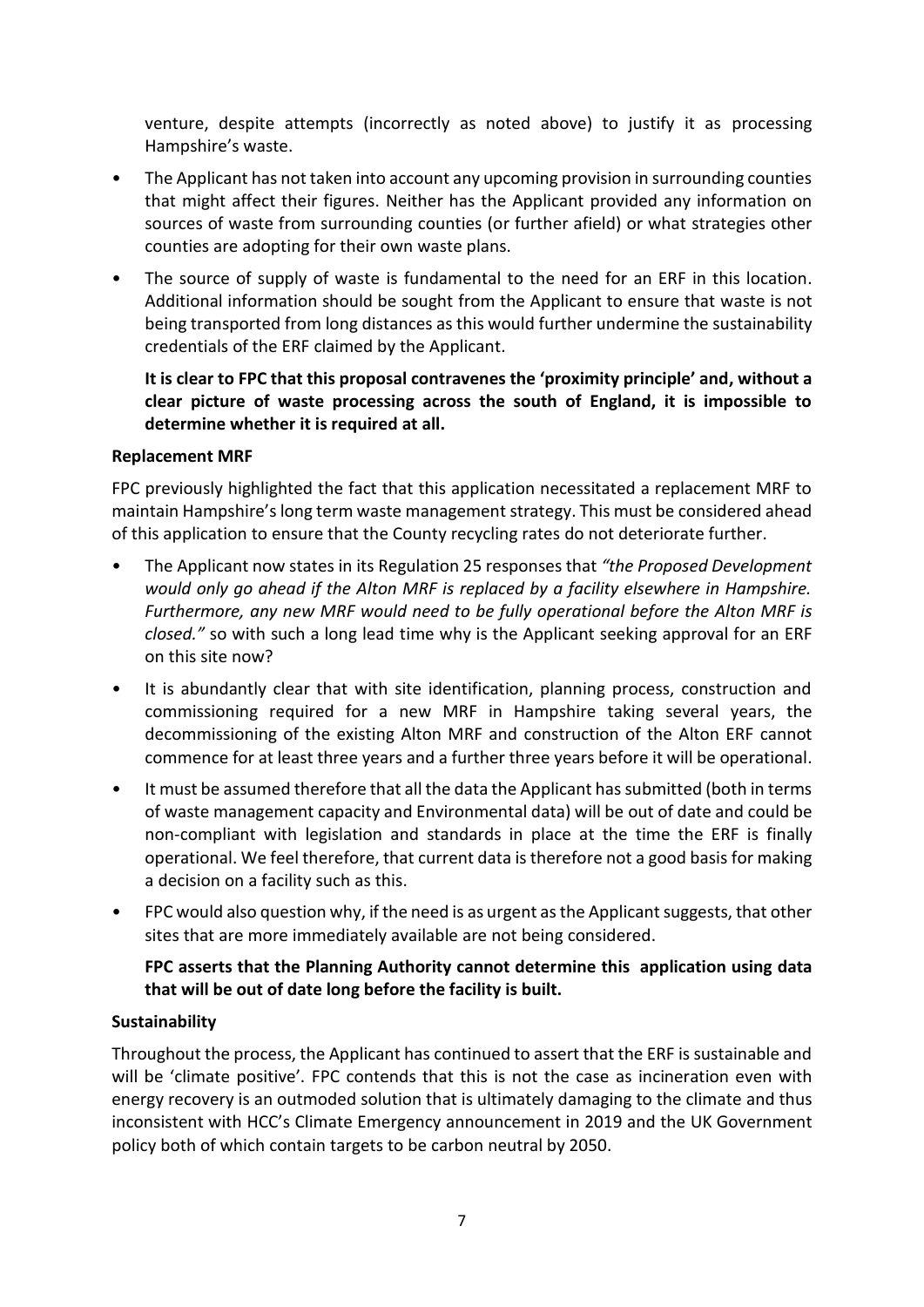- The Applicant claims that the ERF will be *"low carbon",* but a recent study for the Scottish Government found that *"decarbonisation of the grid has been so successful that* Energy from Waste *(EfW) technologies can no longer be considered as low carbon solutions".*
- There is widespread evidence to suggest that (EfW) is actually damaging to the environment by:
	- a) Diverting recyclable waste from further up the waste hierarchy (see '*Recycling vs Recovery*' above).
	- b) Failing to take advantage of combined heat and power opportunities to increase efficiency (see '*Heat Offtake*' above).
	- c) Competing against lower carbon sources of energy generation for the electricity grid including existing solar farms that are providing renewal energy to area via the local distribution company who it is assume would be proposed power offtaker from this ERF as no grid connection application has been made to the National Grid by the Applicant.
- Hampshire County Council declared a Climate Emergency in 2019, setting a target to be carbon neutral by 2050. This includes strategies for decarbonising the grid/renewable energy and waste reduction/increased recycling. The three incinerators currently operated by the Applicant already contribute around 3.6% of all Hampshire's CO2 emissions which will increase to over 6% including the proposed Alton ERF.
- East Hants District Council (EHDC) have also declared a Climate Emergency. EHDC have a currently calculated output of 1,279 tonnes of CO2/km<sup>2</sup>. With the projected output for the Alton ERF, this will increase by 642 tonnes CO2/km<sup>2</sup> to 1921 tonneCO2/km<sup>2</sup>. This represents an increase of 50% over the current rate for the whole district.
- To be genuinely sustainable and reduce Green House Gasses (GHG), the Alton ERF would require 'Carbon Capture Technology' (CCS). The Committee for Climate Change says that *"Heat produced by unabated EfW plants (i.e. without Carbon Capture) is not particularly low-carbon"* and *"In a Net Zero world EfW facilities are likely to be significantly higher carbon than other forms of energy production."* CCS technology takes up space and the Applicant has declined to incorporate such technology in the current design proposal.

# **Conclusion**

**It is clear from the foregoing that there is no 'need' in Hampshire for the additional incinerator capacity that this Alton ERF would deliver and the Applicant has declined to provide information on where it proposes to source the waste that is to be burned in this ERF.**

**From all information provided by the Applicant, it is clear to FPC that this facility is purely a speculative, commercial venture by the Applicant that will encourage more waste to be burned rather than recycled. As such, it is totally contrary to the stated objectives in the HMWP.**

**Despite the Applicant's attempt to 'greenwash', this facility is using outmoded technology and will seriously compromise national and local Climate Emergency targets even if CCS technology is incorporated in the design.**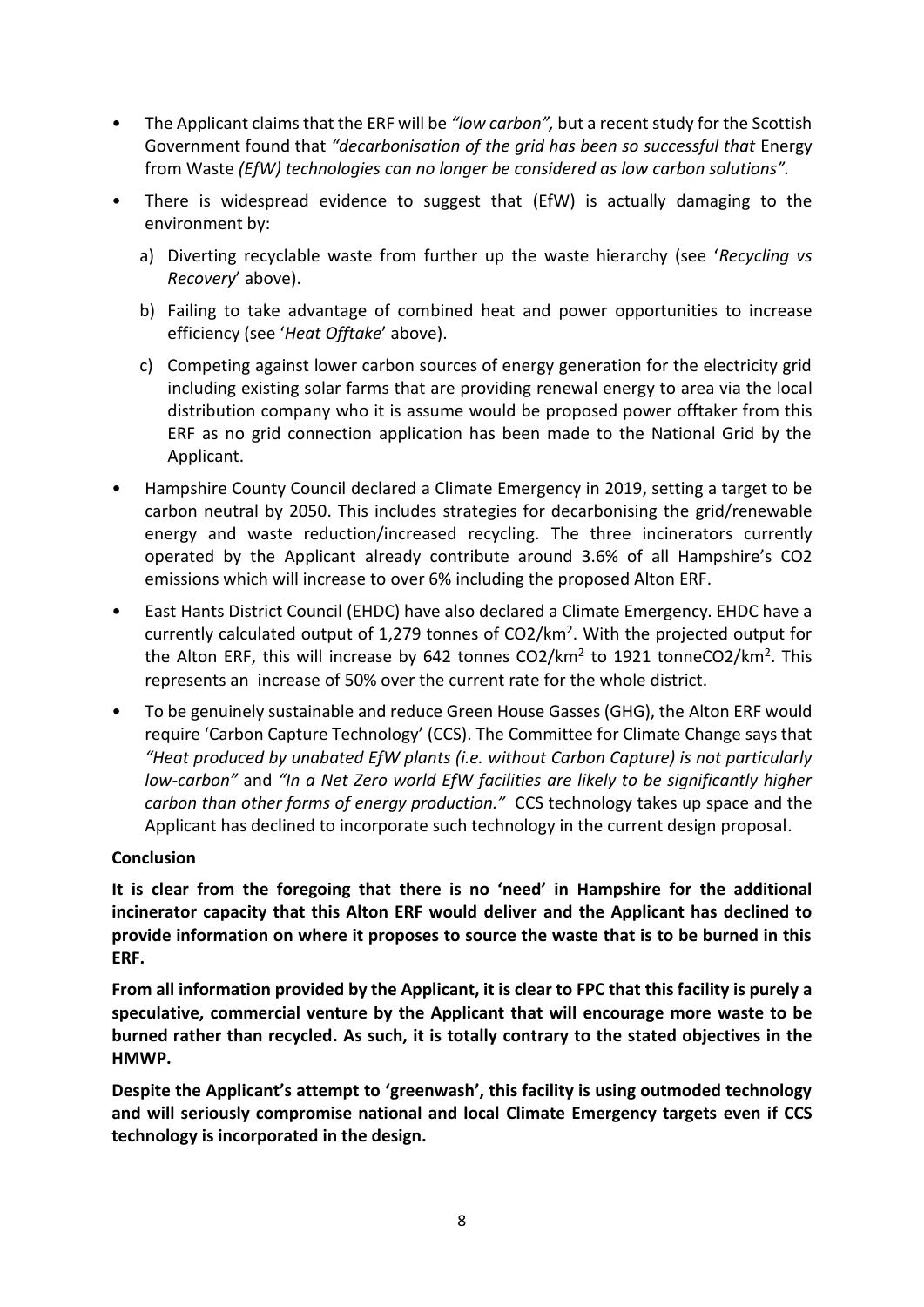### **ENVIRONMENTAL IMPACT**

### **Noise**

FPC note that noise was not raised in the Regulation 25 requests, but that the Applicant has provided additional information in its responses.

• The Applicant states that the tipping hall doors would be closed except for when vehicles are accessing the plant. However, it is evident that at the current MRF, the tipping hall doors are open at all times that the plant is operational. FPC anticipate that a similar operating regime would soon be adopted at the new facility and the reversing sirens will be clearly heard at properties close to the site as they are at present.

# **FPC again requests that should the Planning Authority be minded to approve this application, stringent noise limits are imposed and monitored at regular intervals.**

### **Light**

FPC notes the Applicant's statement on 'night operation mode' in their Regulation 25 response. However we would question how effective the management of this regime will be.

It is stated that the control room will be one of the areas to remain lit throughout the night, but that blinds will be drawn to prevent light spill. As with many office blocks, the blinds are inevitably not drawn and as the control room is set on the  $4<sup>th</sup>$  floor of the office block facing north, it will be very visible to residents in Upper Froyle. This will be particularly worse during the winter months.

# **Ecology**

FPC contends that the assessment of impacts from air pollution on European sites cannot be relied upon as non-traffic sources of emissions have not been included in the air quality model in the in-combination assessment. Consequently it cannot be concluded that there will be no adverse effect on Shortheath Common SAC and this assessment should be repeated using the correct data.

- The impacts of air quality on locally designated wildlife sites have not been fully addressed in the Environmental Statement (ES) with some potentially significant increases in the pollutant level or load being dismissed with no attempt at mitigation.
- Despite the Applicant's response, risks to the water environment from the operation of the incinerator remain of concern. The River Wey is a priority chalk river and is particularly sensitive to any changes or pollution of the local water environment.
- Potential impacts of the development on groundwater flows and water quality could have catastrophic impacts on this sensitive ecological habitat. Whereas some of these can be controlled through appropriate mitigation measures, the current design for an underground storage bunker containing contaminated waste that is below the water table and in hydrological continuity with this river appears to be inherently unsafe and should not be permitted until the risks have been sufficiently explored.
- It is noted that the Applicant is proposing to provide the offsite biodiversity 10% net gain through land they own at Abbey Fruit Farm, Newtown Road, Netley, Hampshire, more than 30 miles from the proposed development. It would seem to be particularly disrespectful to local residents that will have to put up with the proposed development for the up to 40 years to improve a piece of land so far away from the site.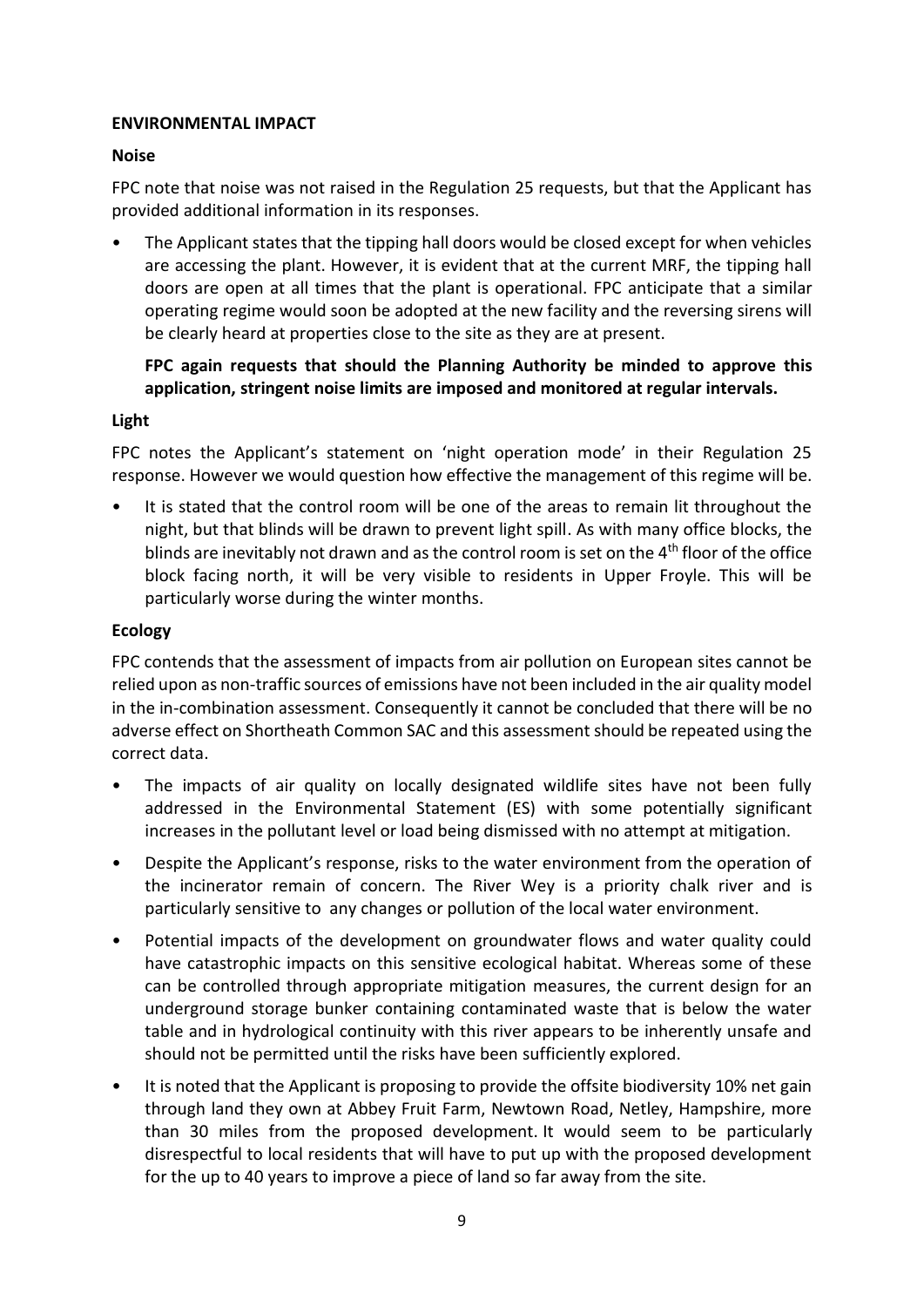# **Water**

The lack of site specific hydrological data and detailed risk assessments on aspects such as groundwater impact, dewatering during construction and piling risk assessments remain a considerable concern. They pose a considerable risk to the water environment, especially the River Wey, and have not been properly explored.

- The Applicant has supplied information regarding the risk from fire water contamination. They suggest that fire risk is minimal but we understand that Veolia have had 4 fires in 3 facilities since 2016.
- The Applicant has not addressed concerns highlighted by Hampshire Fire and Rescue Service regarding fire water run-off potentially polluting the River Wey.
- The Applicant claims that fire water run-off will be stored in an "underground tank" but this is not sized nor identified on any of the plans submitted.

### **Emissions**

As noted in FPC's objection dated 14 August 2020, emissions remain a key concern for our residents and their health.

- FPC considers that the Regulation 25 response contains inconsistencies and flaws and does nothing to reassure residents.
	- a) The assessment relies heavily on forecast future reductions in NOx concentrations predicted by one (but not all) of the in-combination assessments referred to without any consideration of the concurrent forecast increase to NH3 concentrations. The assessment is thus flawed.
	- b) The assessment relies heavily on forecast future reductions in NOx concentrations despite repeated claims that it is not reliant on these forecast trends. The assessment is thus misleading; and
	- c) The assessment claims that in-combination effects from live projects with emissions from non- traffic sources are included in the air quality model when they are not. This part of the assessment has not been provided.
- Further information is required regarding the emissions from the routine operation of the diesel generators and how these will combine with other scheme-generated emissions to affect annual mean concentrations.

# **Traffic**

Although the Applicant has provided a re-worked transport assessment as part of their Regulation 25 response, FPC still have significant worries on the effect of the quantity of additional HGVs on the local road network.

- As noted above, the Applicant has not ascertained precisely where waste will be coming from and any transport assessment by them at this time remains an entirely academic exercise.
- The Applicant states that the *"majority of waste would be sourced from Hampshire"*. However, in the previous Transport Assessment, 52% of the HGV deliveries were coming down the A31 from the west. There are no suitable feeder roads between the site and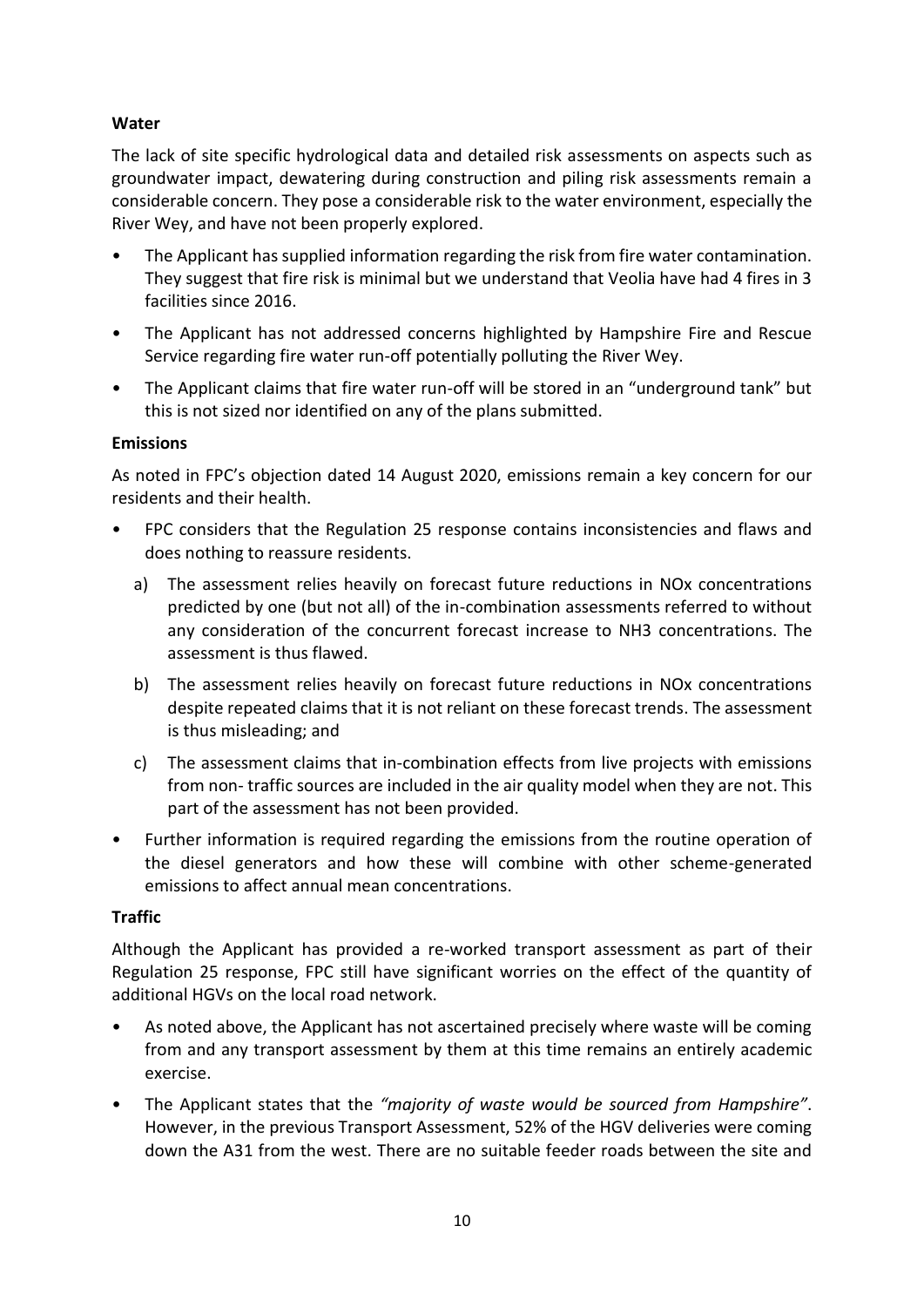the county border with Surrey in this direction, so this confirms that the majority of waste for the facility will not be coming from Hampshire.

• Previously the Applicant claimed that 3% of movements would be on weekends but the Regulation 25 response states that *"based on experience at similar plants only about 10% of deliveries take place over the weekend"*. This indicates that the frequency of weekend deliveries have tripled since the initial transport assessment.

#### **Conclusion**

**There remain many inconsistencies and inaccuracies in the submitted Environmental data. The Applicant seeks to defer many issues to either Planning Conditions or the Environmental Permitting Process which delays the proper consideration of some critical environmental aspects of this application. FPC would ask that the Planning Authority requests further clarification and considers simultaneous EA Permitting in order that these significant issues are brought into the planning decision.**

#### **OTHER ISSUES**

### **Alternative Sites**

FPC notes that the Applicant has failed to consider other alternative sites as required by the Scoping Opinion, and the EIA Regulations, stating that they "*have not given any material regard to alternative sites*" citing commercial reasons.

- Nevertheless, all three of the Regulation 25 notices specifically requested that the Applicant provided justification of the choice of site as a "*fundamental matter*".
- The Applicant has now submitted an inadequate and incomplete study in which they have sought to reverse engineer the argument to justify Alton as the most appropriate site. To this end they have used an HCC study of potential waste sites prepared nine years ago, and made no attempt to update or expand it to include sites within the catchment area (including those outside Hampshire) that are currently suitable and may now be available. FPC is unaware whether the Applicant was provided an updated list of available sites for its consideration by HCC.
- FPC would bring to HCC Planning's notice that this 2009 report , specifically excludes the Alton site for uses that would include a stack. It states that any proposed use with a stack *"would have to be justified",* which the Applicant has not done for this ERF.
- The report also included many other sites, some of which would be ideally suited for an ERF. For instance Whitehill Bordon, where the AERF could be integrated into wider development and a heat distribution network utilised to displace gas boiler heating, considerably reducing GHG impact of an ERF (see '*Heat Offtake'* above) This location would be far better than the Alton site but was ignored by the Applicant in its 'alternatives' study.

# **Conclusion**

**The Applicant has not made a full and proper assessment of alternative sites in accordance with the EIA Regulations. Due diligence should have been undertaken at the start of the process and is a serious omission that undermines the planning process.** 

**FPC considers that, by not providing any justification for using the Alton site with a stack, the Applicant has invalidated the Alton site for consideration.**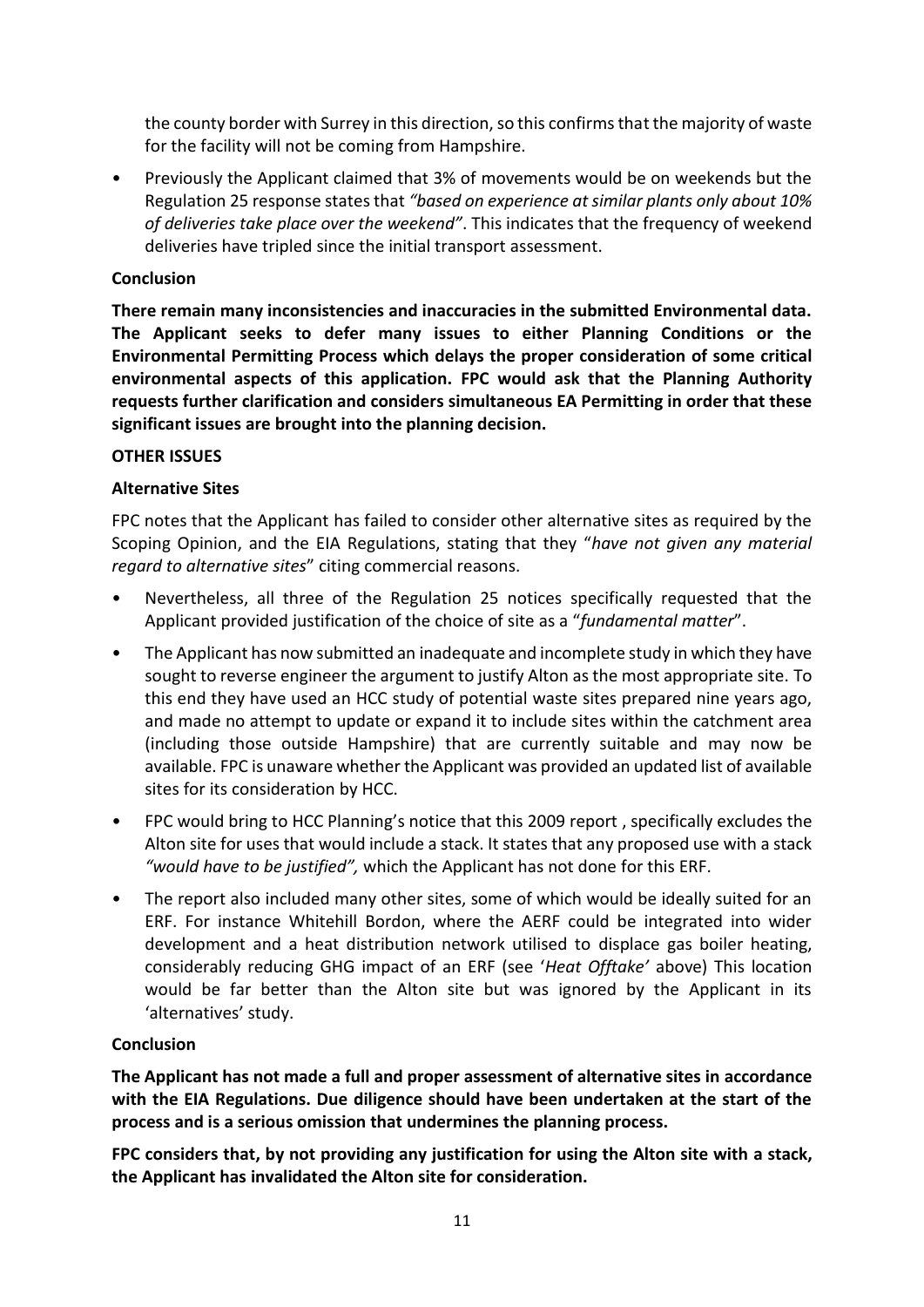#### **Socio Economic Impact**

The Applicant's coverage of 'Socio Economic Effects' in the Clarification Letter of 14 December makes no mention of employment or the impact on local businesses raised in FPC's original objection.

- FPC remains concerned that the implications for local businesses and employment will be severe, in particular:
	- a) Impact of air quality on the organic status of Mill Farm and Jenkyns Place vineyard which operate downwind of the site.
	- b) Air quality and visual impacts on West End Farm immediately north of the site where the ES identifies areas where process contribution for hourly mean nitrogen levels exceeds 10% of the AQAL.
	- c) Air quality and visual impacts on Hen & Chicken Pub, Froyle Park and Hawbridge Farm Wedding Venues that rely heavily on their location and the unspoilt views across the Wey Valley.
- The Applicant has also not acknowledged or corrected their misleading statement in the original submission, that the project will create 40-45 permanent jobs, ignoring the fact that 65 jobs will be lost at the MRF resulting in a net reduction in GVA to the local economy.

**The damage to the local economy will be significant and we believe this should be considered further in HCC assessment of the application.**

#### **SUMMARY**

Froyle Parish Council continued to **STRONGLY OBJECT** to this application as:

- The Applicants have not provided any additional information in their Regulation 25 submissions that changes our previous conclusion that the proposed ERF will have adverse impacts in terms of visual impact, need, sustainability, and environmental impact.
- There is no justification for an ERF in this location and it will only harm the local countryside, environment and businesses, whist providing no benefits.
- Evidenced by the Applicant, no work on this site can commence until a replacement MRF is operational. This application should be withheld until the location of the new MRF has been determined and permissions granted. It can then be properly considered with full regard to the strategic need and requirements for waste capacity in Hampshire at that time.

Yours faithfully,

Andrew Potter